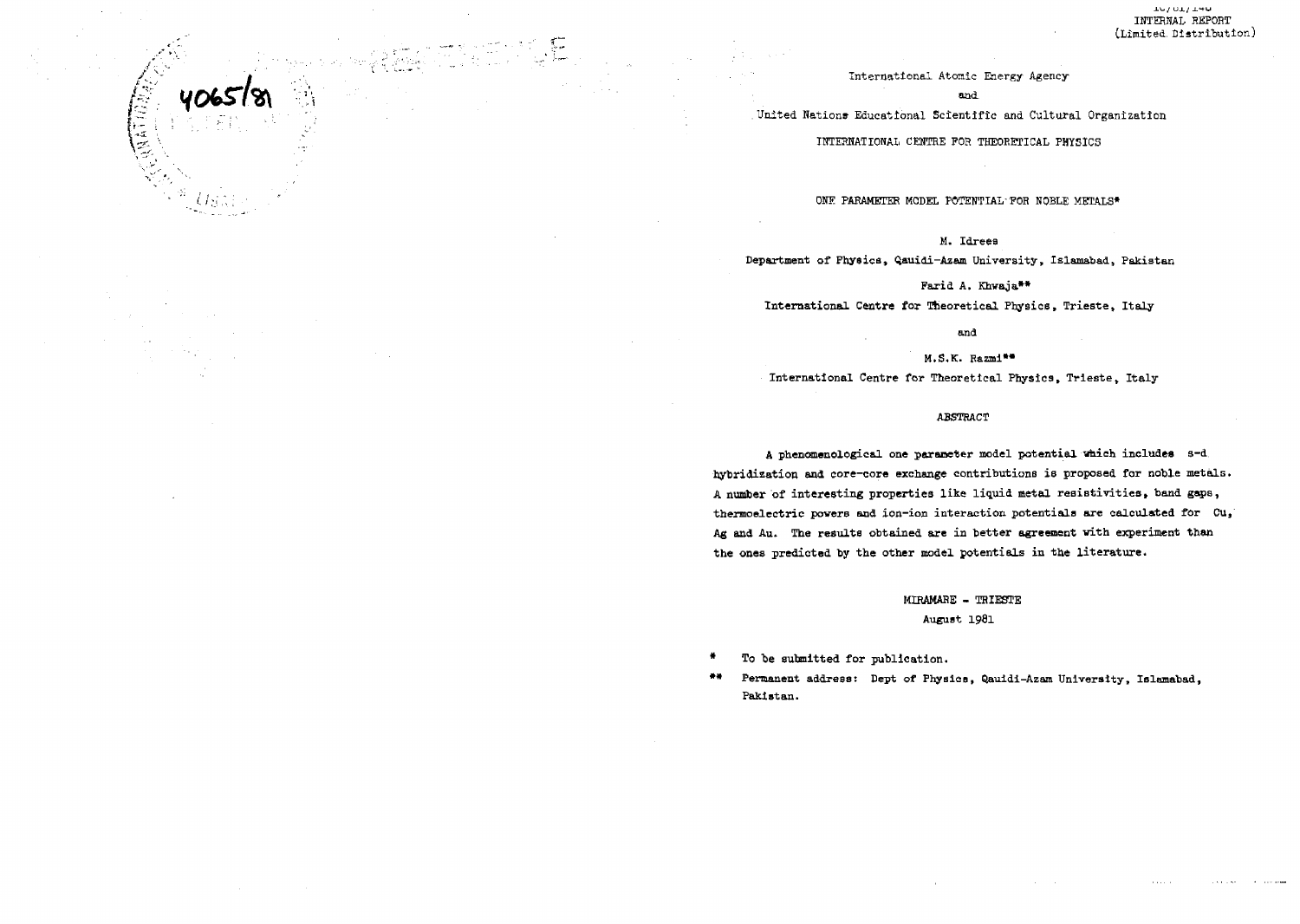$\sim 100$ 

 $\mathbb{C}$ 

the contract of the contract of the con-

 $\Lambda$  $\frac{d}{2}$  .  $\mathbf{R}^{\top}$ 

 $\Lambda$ 

> $\Lambda$  $\mathcal{R}^{\pm}$  $\Lambda$

> $\Lambda$  $\frac{1}{3}$  .  $\mathbf{L}$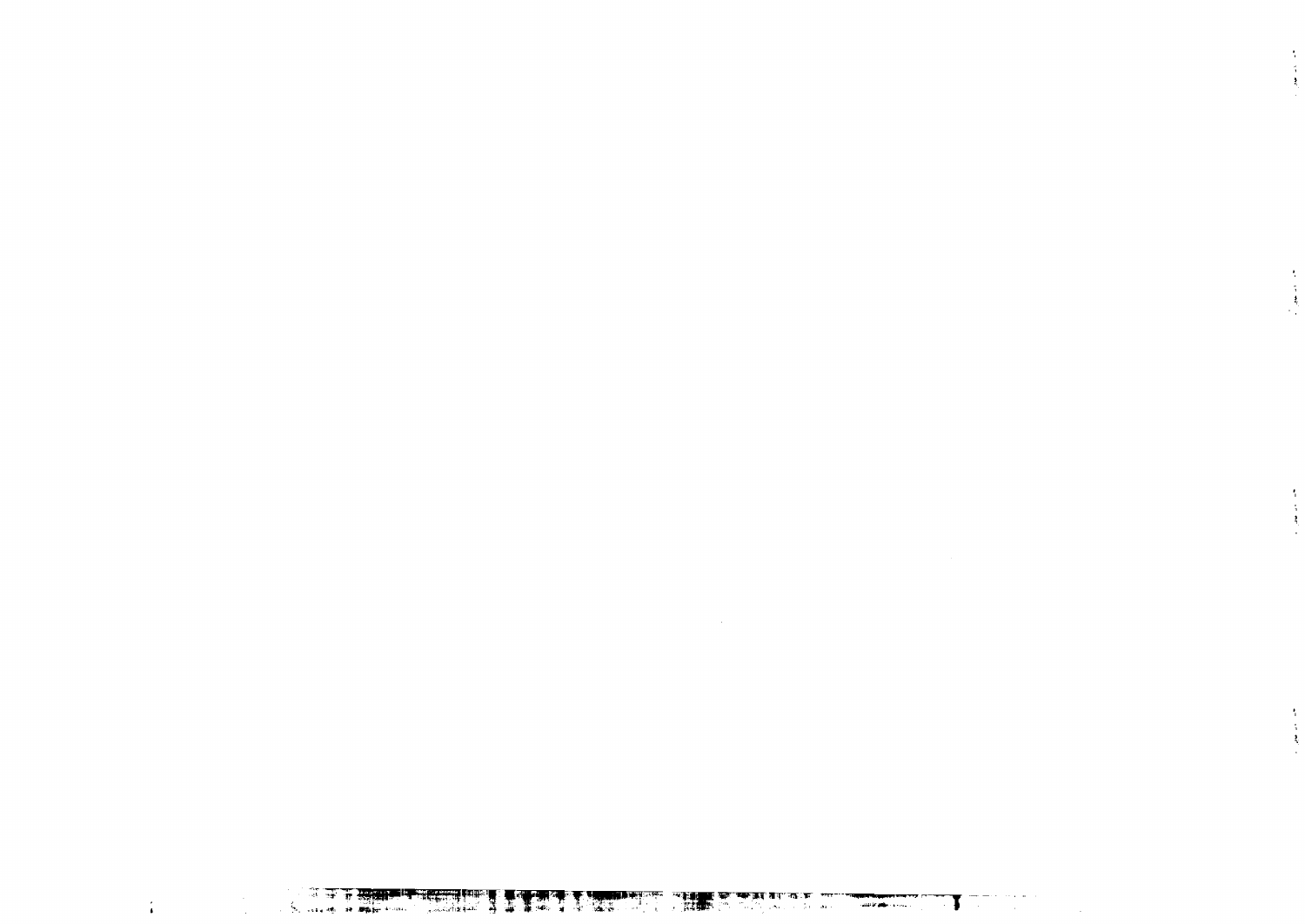#### 1. INTRODUCTION

The paeudopotential method has been successfully applied to the study of electronic properties of simple metals. The difficulties arise when this method is used in noble and transition metals because of the hybridization of d-states with the free electron like conduction band and of considerable sizes of ionic cores. The situation is further complicated by the fact that all the hitherto known noble metal model potentials contain tvo or more unknown parameters. Since there de exist uncertainties in the determination of some of the parameters, it is difficult to make completely unambiguous statements about the basic worth of any given model potential. Both from a practical and aesthetic point of view it la uorth searching for a one parameter model potential applicable to the case of noble metals. In this paper we propose such a potential for the noble metals Cu, Ag and Au. Some. of the transport properties are calculated and compared with experiment.

 $\equiv -\pm \pm \pm \pm$ 

#### 2. MODEL PSEUDOPOTEHTIAL

In our search for a suitable model potential ve are guided by the following physical arguments:

- (i) It must contain a repulsive tern arising from the exchange overlap (core-core) repulsion;
- (ii) it must contain an attractive term to take into account s-d hybridization; and
- (iii) it must be purely coulombic outside some fixed radius.

The following bare ion model potential for election - ion interaction satisfies all the requirements listed above:



which says that the potential is repulsive from  $r = 0$  to  $r = R^2/m$  =  $R^2/M$ (core redius), attractive and constant in the region  $r = R_{\rm m}$  to  $r = R_{\rm w}$ ( =  $\left(\frac{3\Omega}{4\pi}\right)^{1/3}$ , the Wigner - Seitz radius) and purely coulombic beyond. In the first region the denominator of the potential plays an important role in that with the increase of the core size the difference R - R decreases leading to a correspondingly strong repulsive w m potential. In the intermediate region the potential is, of course, negative but, what is perhaps more important, it is more negative than, for example, the potential of Kulshrestha et al.  $[1]$ . This part gives an improved account of the s-d hybridization which has been introduced phenomenologically. The Fourier transform of (1) ia given by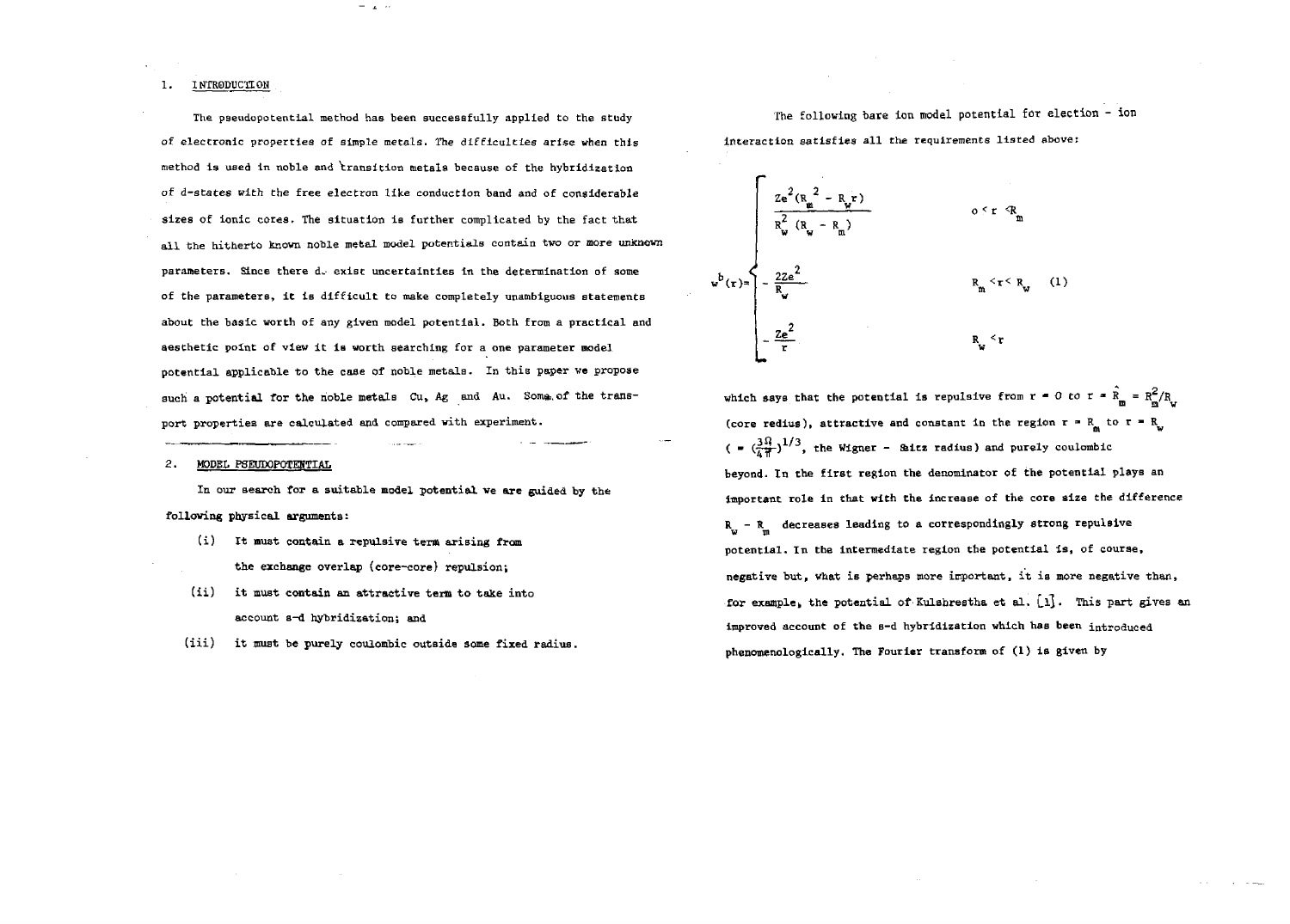$$
w^{b}(q) = \frac{4 \pi}{\Omega q^{3}} \left[ (AR_{m}^{2} + B - AR_{w}R_{m}) \{ \sin qR_{m} - qR_{m} \cos qR_{m}^{1} - B \{ \sin qR_{w} - qR_{w} \cos qR_{w} \} - \frac{AR_{w}}{q} \{ qR_{m} \sin qR_{m} + 2(\cos qR_{m} - 1) \} - Ze^{2} qR_{w} \cos qR_{w} \right]
$$
 (2)  

$$
A = \frac{Ze^{2}}{R_{w}^{2} (R_{w} - R_{m})}
$$
  
and 
$$
B = \frac{2Ze^{2}}{R_{w}^{2}}
$$

We may now proceed to compute the form factors, bandgaps, liquid metal resistivities, thermoelectric powers and the effective ion-ion interactions for the noble metals, based upon this pseudopotential. The procedure has been outlined, for example, in [2]. However, three simple exercises must first be carried out. These relate to the evaluation of the liquid metal densities and the parameter  $R_m$  and a check of the m validity of the Born approximation.

#### i) Liquid metal density

The liquid metal densities of Cu, Ag and Au were first used by Moriarty [3]. In our calculation *a* has been determined by noting the position of the third maximum in the experimental structure factor curve of each of the metals Cu, Ag and Au *[k].* The resulting values of  $\Omega$  are tabulated in Table I.

ii) The parameter R ...

In the case of  $Cu$  we evaluate the form factor at  $\S$  = (III) and equate it to the value determined by Burdick  $\begin{bmatrix} 5 \end{bmatrix}$  by a fit to the optical data. For Ag and Au, we adopt a slightly different procedure. Here the starting point is the phase shift analysis of Micah and Young  $[6]$ who have also determined the value of w(III) for Ag and Au. The value of w(III) calculated from Eq.(2) is now equated to it and the parameter R thus' determined. The resulting values are given in Table I.

The form factors for both liquid and solid phases for Cu, Ag, and Au are presented in Figs.  $l(a,b,c)$  respectively. We immediately

note that the values of  $q_0/2k_p$  for all the three metals are less than unity and around 0.6 in agreement with the proposal of Cohen and Isine $\lceil 7 \rceil$ .

#### iii) Validity of the Born approximation

 $-1$ 

As pointed out, for example, in [2] it is essential that  $a(q) | w(q) |^2 \leq E_{\overline{R}}^2$  for the born approximation to hold; upon which rests the derivation of the Ziman's resistivity formula. A plot of this quantity as a function of q is shown in Fig.2 . It ie clear that this condition is well satisfied by the potential (2) so that use of the Ziman's formula is legitimate.

The predicted values of liquid metal resistivity  $P_L$  and the thermoelectric power E are reported in Table II alongwith the experimental numbers [8,9] for comparison. The agreement between the experimental and theoretical  $P<sub>L</sub>$  is exceptionally good for all the three metals under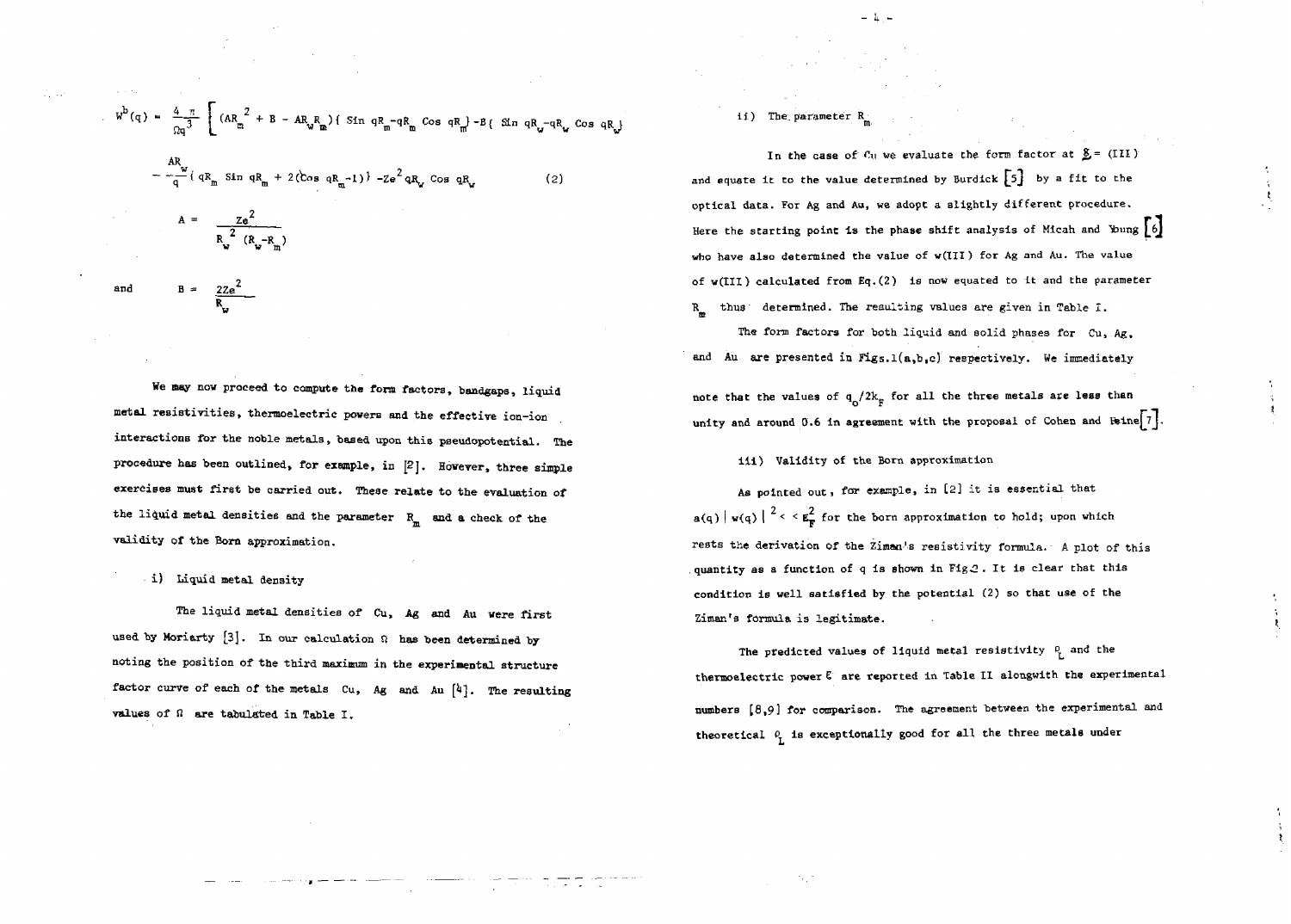investigation. It Is interesting to compare it with the results obtained from the Borchi and DeGennaro potential which was adjudged to be the best from the set of pseudopotentials considered in  $[2]$ . In the present case the agreement between theory and experiment is even better.

**- 5 -**

Referring to the thermoelectric power  $r$  the values predicted by the potential (2), unfortunately,are not in agreement with the experiment, except for the fact that the negative signs are correctly reproduced. However, it is gratifying to note that the disagreement in the case of the present potential is far less violent than in the potentials of [2] . Naturally the effect of non-locality discussed there Is expected to be equally important here also.

We next consider the results on the band gaps. The agreement is excellent for all the three metals. Again the superiority of the present pseudopotential over those of  $\begin{bmatrix} 2 \end{bmatrix}$  comes out clearly when comparison is made with the predictions of the latter.

Finally ve turn to the calculation of the ion-ion interaction based on the potential (l), applying the procedure outlined in the paper of Moriarty 110]. We have depicted asymptotic forms of the calculated ion-ion potentials in Pig. 3. It is seen that the minimum of Au. is deeper than that of Co which in turn is deeper than that of Ag . This is in agreement vith the experimental fact that the binding energy E<sub>o</sub> satisfies the inequalities  $|E_0(Au)| > |E_0(Cu)| >$  $|E_{\alpha}(Ag)|$  This, for example, is not the case with the ion-ion potentials of Moriarty [10] and Sharma [11]. It is also instructive to compare our results with those of Mahanty and Taylor [12] who have calculated the ion-ion potentials for Cu, Ag and Au using entirely different considerations, such as an extended inert gas model for the calculation of Van der Waals contribution to the ion-ion interaction and Born-Huang approximation [13] in the calculation of repulsion and exchange energy. They find that  $V_{\min} = 0.0016$  Ryd; 0.0009 Ryd; 0.0018 Ryd for Cu, Ag and Au respectively. This is to be compared with the values of  $V_{min} = 0.0020$  Ryd; 0.0012 Ryd; 0.0027 Ryd for Cu, Ag and Au respectively obtained with our potential. Keeping in view the fact that the author of  $[12]$  have not included the screened coulomb repulsion of the ions in their calculations, the agreement is fairly good.

**- 6 -**

In summary, we see that the pseudopotential  $(1)$  holds a number of advantages over the other model pseudopotentials known in the literature.

#### ACKNOWLEDGEMENTS

Two of the authors  $(F.A.K.$  and  $M.S.K.R.$ ) would like to thank Professor Abdus Salam, the International Atomic Energy Agency and UNESCO for hospitality at the International Centre for Theoretical Physics, Trieste. The authors would also like to thank Professor S.H. March for carefully reading the manuscript and suggesting some amendments. One of us (F.A.K.) thanks Professor M. Tosi for encouragement.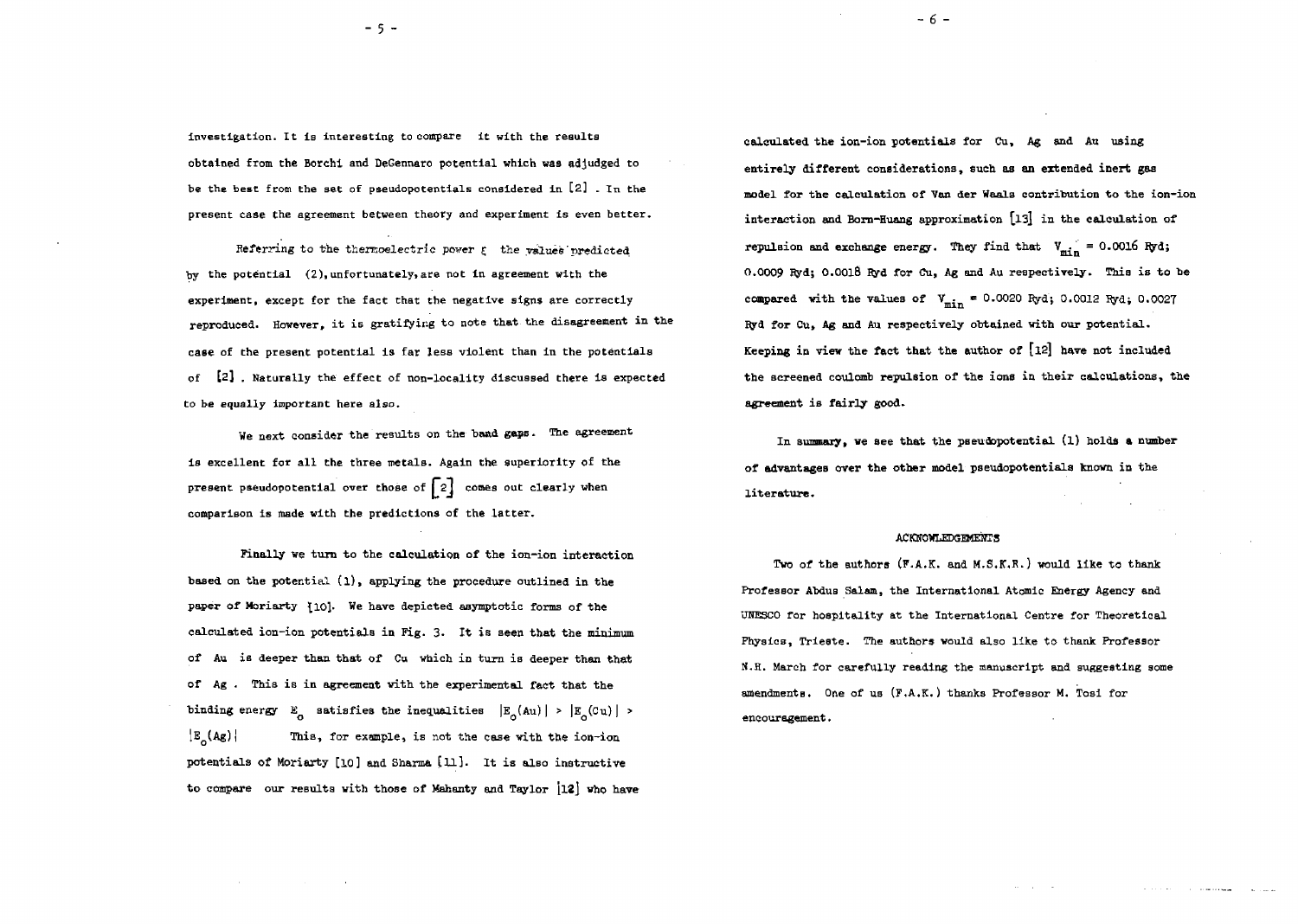#### REFERENCES

- 1. O.P. Kulshrestha, K.C. Gupta and J.C. Upadhyaya, Solid State Commun. 17, 291 (1975).
- 2. M. Idreea, Farid A. Khwaja and M.S.K. Razmi, Fhys. Stat. Sol.(b) in press.
- 3. J.A. Moriarty, Phya. Rev. Bl, 1363 (19TO).
- 4. Y. Waseda and M. Ohtani, Phys. Stat. Sol.(b) 62, 535 (1974).
- 5. G.A. Burdick, Phys. Rev. 129, 136 (1963).
- 6. E.T. Micah and W.H. Young, Phil. Mag. 19, 613 (1969).
- 7. M.L. Cohen and V. Heine, Solid State Phys. 24, 38 (1970).
- 8. G.P. Pells and M. Shiger, J. Phys.  $C2$ , 1835 (1969).
- 9. J.F. Cornwall, Phil. Mag. 6, 727 (1961).
- 10. J.A. Moriarty, Phys. Rev. **B**<sub>2</sub>, 2006; Ibid., 6, 1239 (1972).
- 11. O.P. Sharma, Phys. Stat. Sol.(b) 86, 483 (1978).
- 12. J. Mahanty and R. Taylor in Inst. Phys. Conf. Ser. No. 39, Chapter 1, page 16, (1978).
- 13. H. Born and K. Huang in "Dynamical Theory of Crystal Lattice, Oxford Clarendon Press, Chapter 1, (1954).

Given are the values of liquid density, parameter  $R_{\overline{m}}$  and (in a.u.) for Cu, Ag and Au.

| Element | $a_{1iq}$ . | $R_{\rm m}$ | $_{\rm E_{T}}$ |
|---------|-------------|-------------|----------------|
| Сu      | 89.54       | 1.84        | 0.4782         |
| Αg      | 140.00      | 1.90        | 0.3815         |
| Аu      | 135.00      | 2.14        | 0.3963         |

TABLE - I

**- 8 -**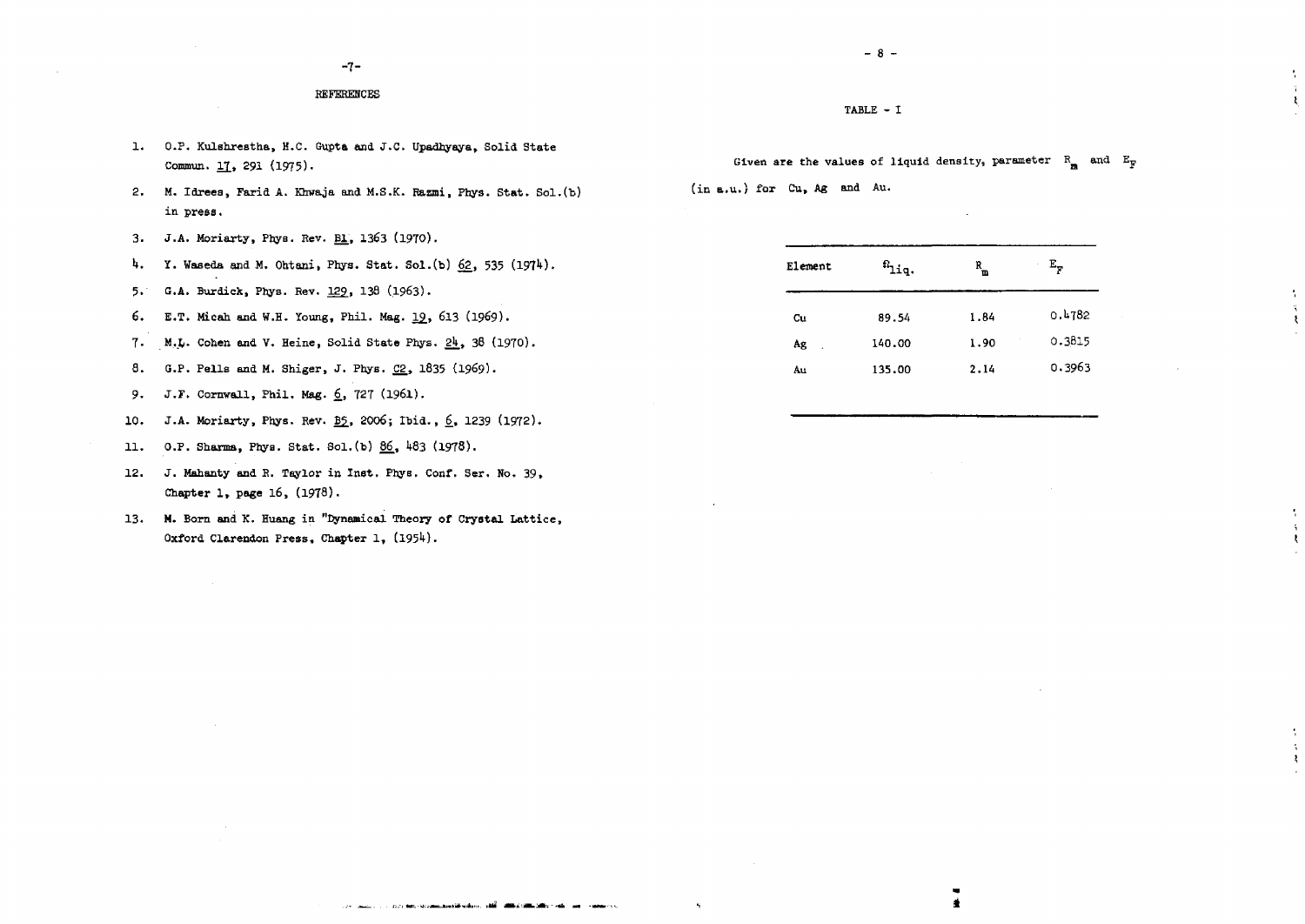#### $TABLE - II$

Predicted values of Bandgaps, liquid metal resistivities and poefficients of thermoelectric power of Cu, Ag and Au and the corresponding experimental values. Hubbard Sham  $\begin{bmatrix} 2 \end{bmatrix}$  f(q) has been used in obtaining the theoretical values.  $P_L$  and  $\zeta$  for Cu, Ag and Au have been evaluated at temperatures of  $1150^{\circ}$ C,  $1000^{\circ}$ C and 1150°C respectively.

|    |                                     | Present | Exp. $\begin{bmatrix} 8 \\ 9 \end{bmatrix}$ |
|----|-------------------------------------|---------|---------------------------------------------|
|    | Bandgap(ryd)                        | 0.352   | 0.350                                       |
| Cu | $\rho_L(\mu)$ ohm cm)               | 20.80   | 21.10                                       |
|    | ξ                                   | $-6.80$ | $-3.50$                                     |
|    | Bandgap(ryd)                        | 0.258   | 0.280                                       |
| Ag | $\rho_{\uparrow}$ ( $\upmu$ ohm cm) | 17.40   | 17.20                                       |
|    | ξ                                   | $-5.60$ | $-1.90$                                     |
|    | Bandgap(ryd)                        | 0.320   | 0.300                                       |
| Au | $P_{T}(\mu)$ ohm cm)                | 31.05   | 32.00                                       |
|    | Ę                                   | $-6.80$ | $-0.60$                                     |
|    |                                     |         |                                             |

**0.4 w(q) Cu ryd** gal.<br>Co  $0.2$  $\mathbf{o}$  $\dot{3}$  $\lambda$  $q/k_{\rm F}$  $-0.2$ **(a)** -0. 4 **0.4 W(q) Ag ryd 0.2** n 3  $q/k_F$ **-0.2 (b) -0.4 0.4 w(q) Au ryd O.2** C  $\overline{\mathbf{3}}$  $q/k_F$ **-0.2 Liquid Solid**  $-0.4$ **(c)** Form factors for Cu, Ag and Au for both liquid and solid metallic densities.

**F IG 1**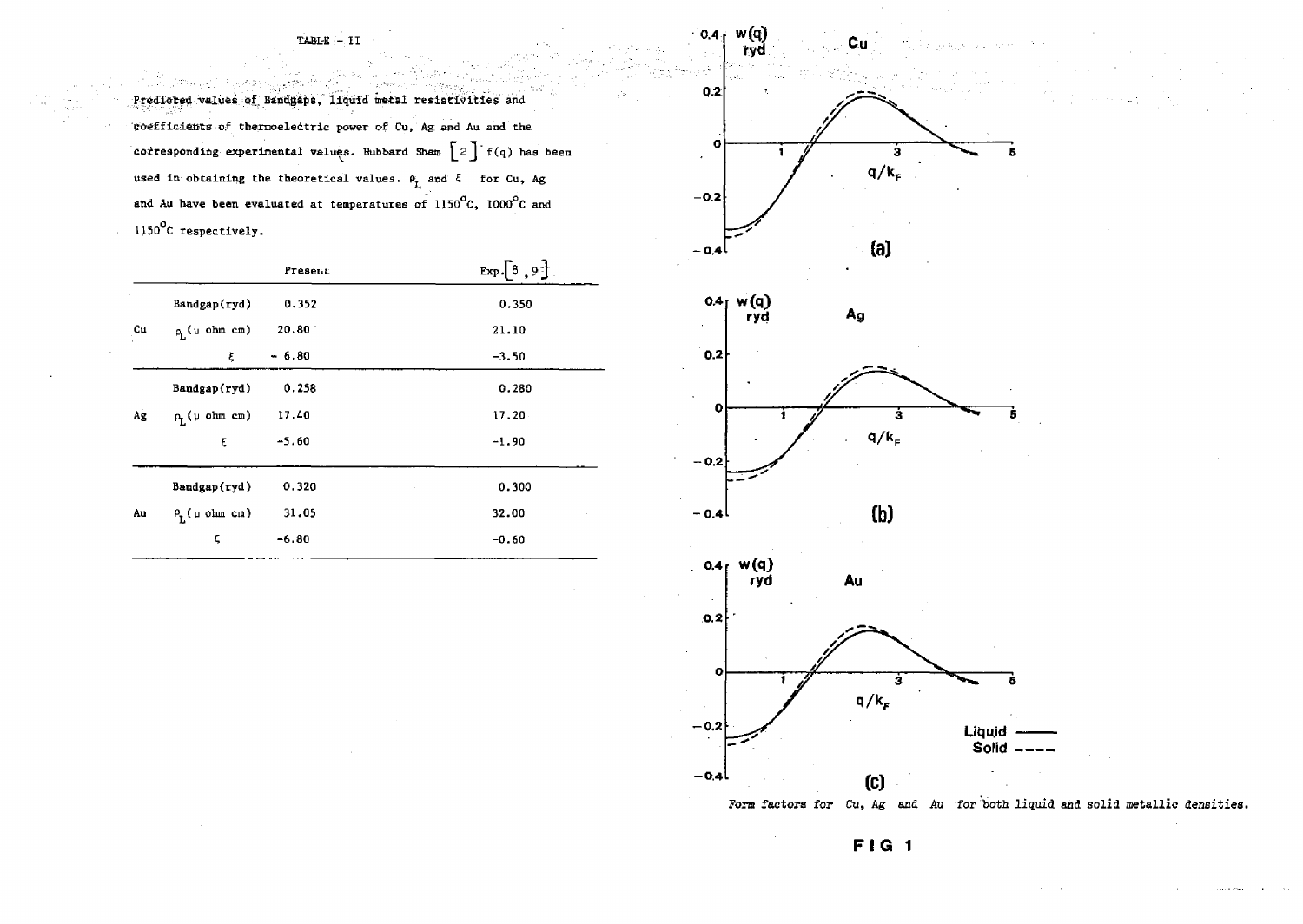







# $FIG3$

Asymptotic forms of the predicted ion-ion potentials for Cu, Ag and Cu.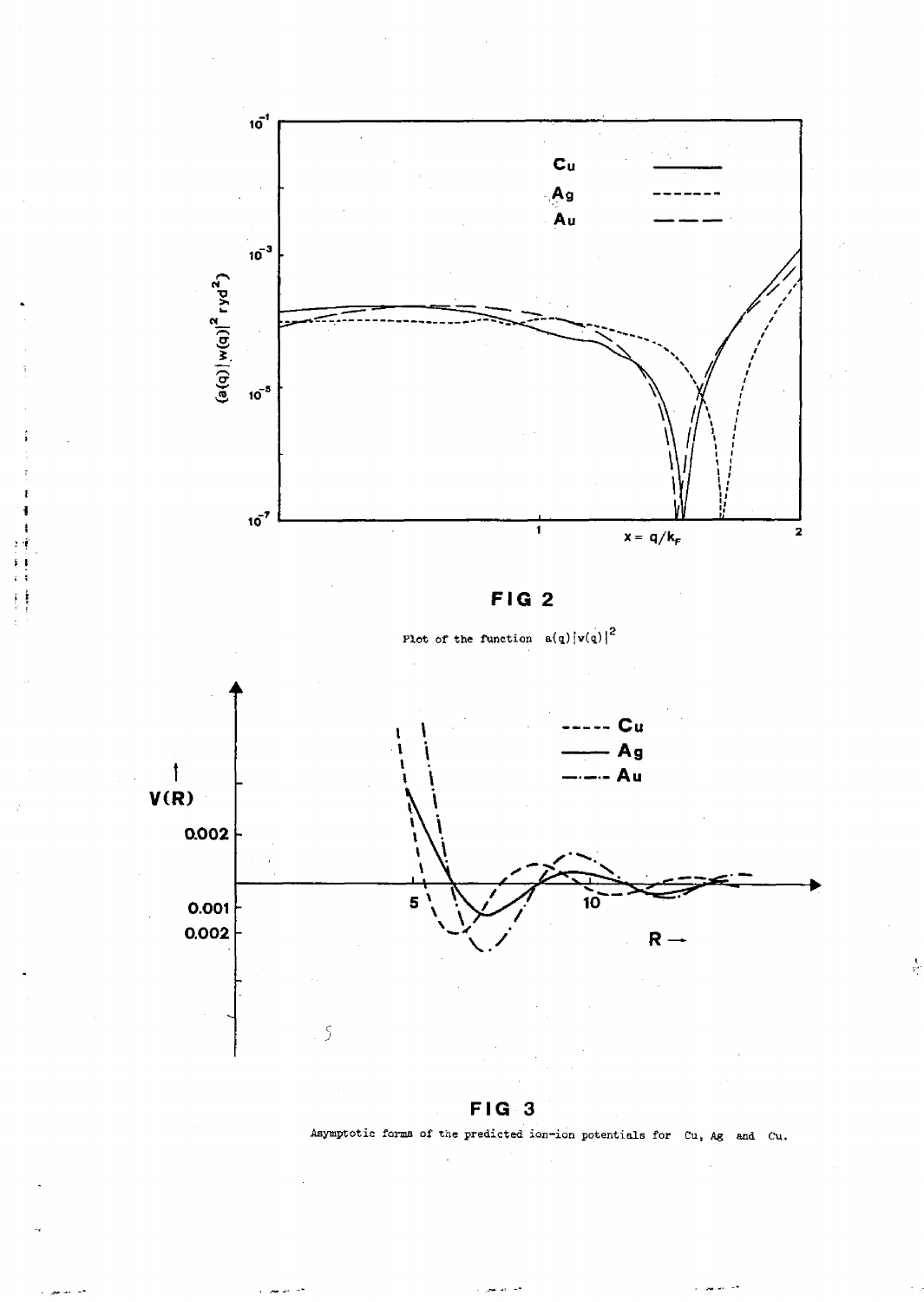|                                         | 13                                                                              | IC/81/3               | RAJ K. GUPTA, RAM RAJ and S.B. KHADKIKAR - Proximity potential and the surface<br>energy part of the microscopic nucleus-nucleus interaction with Skyrme force.                                                        |
|-----------------------------------------|---------------------------------------------------------------------------------|-----------------------|------------------------------------------------------------------------------------------------------------------------------------------------------------------------------------------------------------------------|
|                                         | FIGURE CAPTIONS                                                                 | IC/81/9               | E.W. MIELKE - Outline of a non-linear, relativistic quantum mechanics of<br>extended particles.                                                                                                                        |
| Fig. 1.                                 | Form factors for Cu, Ag and Au for both liquid and solid<br>metallic densities. | IC/81/10              | L. FONDA and N. MANKOC-BORSTNIK - On quantum quadrupole radiation.                                                                                                                                                     |
| Fig. 2.                                 | Plot of the function $a(q) w(q) ^2$ .                                           | IC/81/20<br>ras.      | N.S. CRAIGIE, V. ROBERTO and D. WHOULD - Gluon helicity distributions<br>from hyperon productions in proton-proton collisions.                                                                                         |
| Fig. 3.                                 | Asymptotic forms of the predicted ion-ion potentials for Cu, Ag and<br>Cu.      | IC/81/21              | QING CHENGRU and QIN DANHUA $-$ A discussion of the relativistic equal-time<br>equation.                                                                                                                               |
|                                         |                                                                                 | IC/81/22              | FU CRISCIANI, G.C. GHIRARDI, A. RIMINI and T. WEBER - Quantum limitations<br>for spin measurements on systems of arbitrary spin.                                                                                       |
|                                         |                                                                                 | IC/81/23              | S.C. LIM - Stochastic quantization of Proca field.                                                                                                                                                                     |
|                                         |                                                                                 | IC/81/24<br>INT.REP.* | W. MECKLENBURG - On the zero modes of the internal Dirac operator in<br>Kaluza-Klein theories.                                                                                                                         |
|                                         |                                                                                 | IC/81/25              | SUN HONG-ZHON and HAN QI-ZHI - On the irreducible representations of the                                                                                                                                               |
|                                         |                                                                                 | INT.REP.*<br>IC/81/26 | simple Lie group II - The tensor basis for the infinitesimal generators of the exceptional groups.<br>ZHANG YUAN-ZHONG - On the possibility for a fourth test of general relativity<br>in Earth's gravitational field. |
|                                         |                                                                                 | IC/81/27<br>INT.REP.* | A.N. PANDEY, Y.KUMAR, U.P. VERMA and D.R. SINGH - Molecular properties of<br>a few organic molecules.                                                                                                                  |
|                                         |                                                                                 | IC/81/28              | E. GAVA, R. JENGO and C. OMERO - On the instanton effect in the finite<br>temperature Yang-Mills theory and in the nonlinear 6-model.                                                                                  |
|                                         |                                                                                 | ÷.                    |                                                                                                                                                                                                                        |
|                                         |                                                                                 | IC/81/30<br>INT.REP.* | G. PASTORE, G . SENATORE and M.P. TOSI - Electric resistivity and structure<br>of liquid alkali metals and alloys as electron-ion plasmas.                                                                             |
|                                         |                                                                                 | IC/81/31              | L. MIZRACHI - Duality transformation of a spontaneously broken gauge field.                                                                                                                                            |
|                                         |                                                                                 | IC/81/32              | ZHANG YUAN-ZHONG - The approximate solution with torsion for a charged<br>particle in a gauge theory of gravitation.                                                                                                   |
|                                         |                                                                                 | IC/81/33<br>INT.REP.* | W. MECKLENBURG - Massive photons and the equivalence principle.                                                                                                                                                        |
|                                         |                                                                                 | IC/81/34<br>INT.REP.* | K. TAHIR SHAH - Metric and topology on a non-standard real line and non-<br>standard space-time.                                                                                                                       |
|                                         |                                                                                 | IC/81/35<br>INT.REP.* | H. PRAKASH and N. CHANDRA - Unpolarized state of light revisited.                                                                                                                                                      |
|                                         |                                                                                 | IC/81/36<br>INT.REP.* | A.N. SINGH and R.S. PRASAD - Molecular Rydberg transistions in $C_2H_h$ , HCOOH<br>and HCONH <sub>2</sub> .                                                                                                            |
|                                         |                                                                                 |                       |                                                                                                                                                                                                                        |
| $\mathcal{A}_{\mathcal{A},\mathcal{A}}$ |                                                                                 |                       | # Internal Reports: Limited Distribution.<br>THESE PREPRINTS ARE AVAILABLE FROM THE PUBLICATIONS OFFICE, ICTP, PO BOX 586,<br>1-34100 TRIESTE, ITALY.<br><b>H</b>                                                      |

 $\mathcal{L}(\mathcal{A})$  and  $\mathcal{L}(\mathcal{A})$  and  $\mathcal{L}(\mathcal{A})$  and

 $\mathcal{L}_{\mathcal{A}}$  and  $\mathcal{L}_{\mathcal{A}}$  are the set of the set of the set of the set of  $\mathcal{L}_{\mathcal{A}}$ 

 $\sim 100$ 

المصفر والمستشفل والروابع والتراثي المراجع والمتاريخ والمستحدث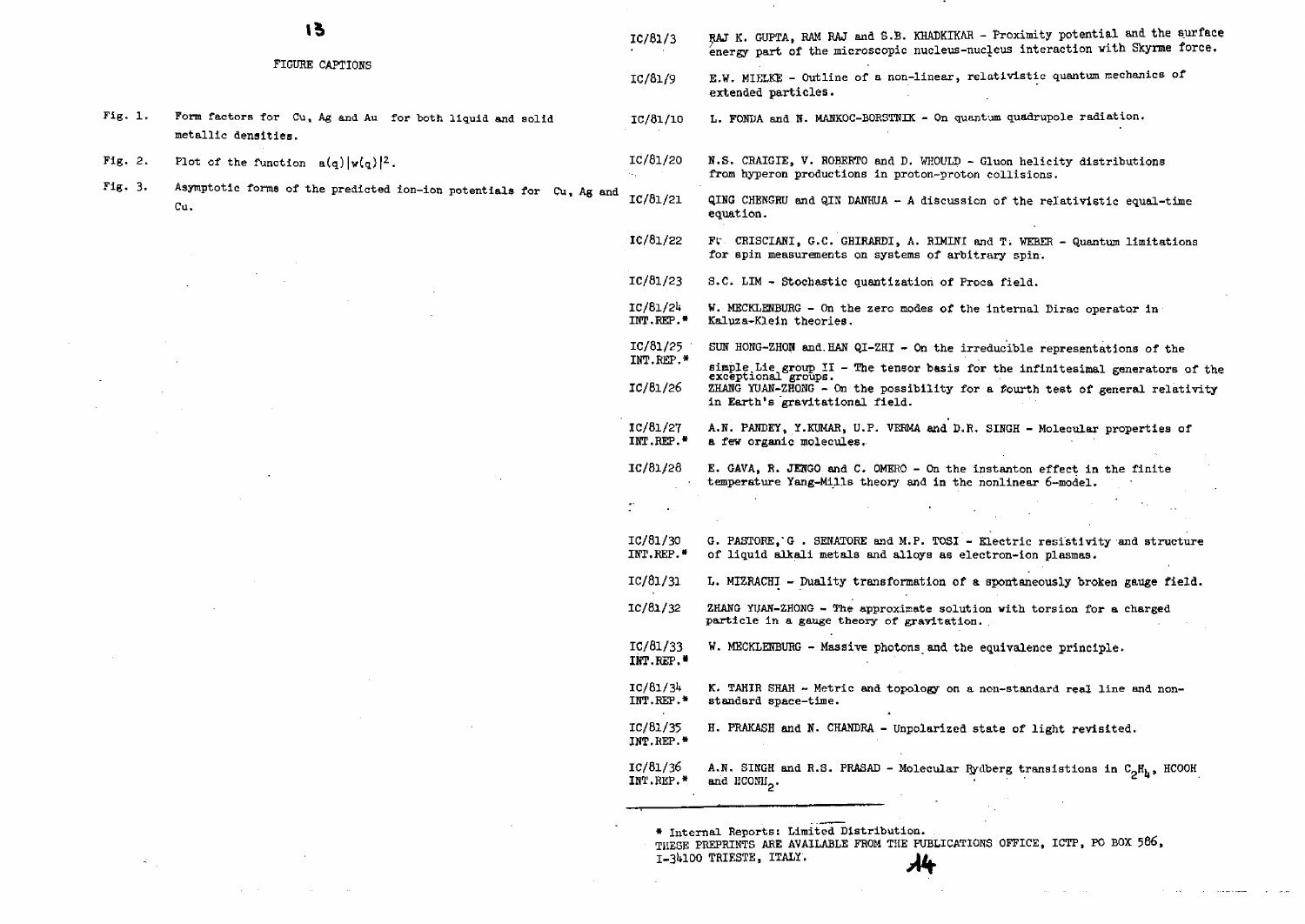|                       |                                                                                                                            |                       | $\lambda$ 6                                                                                                                                                          |    |
|-----------------------|----------------------------------------------------------------------------------------------------------------------------|-----------------------|----------------------------------------------------------------------------------------------------------------------------------------------------------------------|----|
|                       | gauge Potts model.<br>λ5                                                                                                   | IC/81/78<br>INT.REP.* | N. KUMAR and A.M. JAYANNAVAR - A note on the effective medium theory of<br>randomly resistive-reactive medium.                                                       |    |
| IC/81/55              | supergravity theories.<br>L. MASPERI and C. OMERO - Variational approach for the N-state spin and                          | IC/81/77<br>INT.REP.* | K.C. MATHUR, G.P. GUPTA and R.S. PUNDIR - Reduction of the Glauber amplitude<br>for electron impact rotational excitation of quadrupolar molecular ions.             | A. |
| IC/81/54              | R. d'AURIA, P. FRÉ and T. REGGE - Group manifold approach to gravity and                                                   | IC/81/76<br>INT.REP.* | P. BALLONE, G. SENATORE and M.P. TOSI - Coexistence of vapour-like and<br>liquid-like phases for the classical plasma model.                                         | п. |
| IC/81/53              | L. FONDA - General theory of the ionization of an atom by an electrostatic<br>field.                                       | IC/81/75              | S. RANDJBAR-DAEMI - A recursive formula for the evaluation of $\langle \Psi_{\dots}^T(x)\psi \rangle$<br>and its application in the semiclassical theory of gravity. |    |
| IC/81/52<br>INT.REP.* | G. PASTORE, G. SENATORE and M.P. TOSI - Short-range correlations in multi-<br>component plasmas.                           | IC/BL/74<br>INT.REP.* | I.A. ELTAYEB - Hydromagnetic stability of the Kennedy-Higgins model of the<br>Earth's core.                                                                          |    |
| IC/81/51<br>INT.REP.* | P. P. SRIVASTAVA - Instanton and Meron solutions for generalized CP <sup>n-1</sup> model                                   | IC/81/73<br>INT.REP.* | F.F. GRINSTEIN - Pade approximants and the calculation of spectral functions<br>of solids.                                                                           |    |
| IC/81/50<br>INT.REP.* | K. TAHIR SHAH - Self-organisation through random input by biological and<br>machine systems - the pre-cognition subsystem. | IC/81/72              | J. BLANK, M. HAVLICEK, M. BEDNAR and W. LASSNER - Canonical representations<br>of the Lie superalgebra $Osp(1, 4)$ .                                                 |    |
|                       | antiproton deuteron annihilation.                                                                                          | IC/81/71<br>INT.REP.* | B.K. AGARWAL - Electromagnetic form factor for a composite proton.                                                                                                   |    |
| IC/81/49              | G. ALBERI and Z. BAJZER - Off-shell dominance in rescattering effects for                                                  |                       | generalized metrics.                                                                                                                                                 |    |
| IC/81/48              | theory.<br>S.C. LIM - Stochastic massless fields I. Integer spin.                                                          | - IC/81/70            | R. HOJMAN and A. SMAILAGIC - Exact solutions for strong gravity in                                                                                                   |    |
| IC/81/47<br>INT.REP.  | E. MAHDAVI-HEZAVAH - Renormalization effects in the SU(16) maximally gauged                                                | IC/81/69<br>INT REP.* | M.H.A. HASSAN and I.A. ELTAYEB - On the topographic coupling at the core<br>mantle interface.                                                                        |    |
| IC/81/46              | G. CAMPAGNOLI and E. TOSATTI - Self-consistent electronic structure of a<br>model stage-1 graphite acceptor intercalate.   | IC/B1/68<br>INT.REP.* | M.P. DAS - Electron structure calculations for heavy atoms: A local density<br>approach.                                                                             |    |
| INT.REP.*             |                                                                                                                            | IC/81/67              | N.S. CRAIGIE - On the hadronic problem in QCD.                                                                                                                       |    |
| INT.REP."<br>IC/81/45 | B.G. SIDHARTH - Large & behaviour of the phase-shifts.                                                                     | IC/81/66              | N. KUMAR and A.M. JAYANNAVAR - Frequency and temperature dependent mobility<br>of a charged carrier on randomly interrupted strand.                                  |    |
| IC/81/44              | alloys.<br>M.P. TOSI and N.H. MARCH - Freezing of ionic melts into super ionic phase.                                      | IC/81/65<br>INT.REP.* | W. MECKLENBURG - Attempts at a geometrical understanding of Higgs fields.                                                                                            |    |
| IC/81/43<br>INT.REP.* | M.P. TOSI and N.H. MARCH - Theory of freezing of alkali halides and binary                                                 | IC/81/64              | Ch. OBCEMEA, P.FROELICH and E.J. BRANDAS - Generalized virial relations and<br>the theory of subdynamics.                                                            |    |
| 1C/81/12<br>INT.REP.* | M.P. TOSI and N.H. MARCH - Liquid direct correlation function, singlet<br>densities and the theory of freezing.            | IC/81/63              | RAJ K. GUPTA, NEELAM MALHOTRA and R. AROUMOUGAME - Role of proximity forces<br>in fragmentation potentials for central and oriental heavy-ion collisions.            |    |
| IC/81/41              | B.G. SIDHARTH - A recurrence relation for the phase-shifts of exponential<br>and Yukawa potentials.                        | IC/81/62<br>INT. REP. | J. MAGPANTAY, C. MUKKU and W.A. SAYED - Temperature dependence of critical<br>magnetic fields for the Abelian Higgs model.                                           |    |
|                       | Schwinger model.                                                                                                           | IC/81/61              | ABDUS SALAM - Gauge interactions, elementarity and superunification.                                                                                                 |    |
| IC/81/40              | J.A. MAGPANTAY - On the non-existence of extended physical states in the                                                   | IC/81/60              | G. ALDAZABAL, D. BOYANOVSKY, VERA L.V. BALTAR, L. MASPERI and C. OMERO<br>Simple renormalization groups and mean-field methods for $Z(N)$ spin models.               |    |
| IC/81/39<br>INT.REP.* | B.G. SIDHARTH - Bound state wave functions of singular and transitional<br>potentials.                                     | IC/81/59              | J. LUKIERSKI and L. RYTEL - Geometric origin of central charges.                                                                                                     |    |
| IC/81/38              | H.R. DALAFI - Microscopic description of double back-bending in $^{168}$ Er.                                               | IC/81/58              | E. SOKATCHEV - Irreducibility conditions for extended superfields.                                                                                                   |    |
| INT.REP.*             |                                                                                                                            | .IC/81/57             | N.S. CRAIGIE - Spin physics at short distances as a means of studying QCD.                                                                                           |    |
| IC/81/37              | H. PRAKASH - Definition and density operator for unpolarized fermion state.                                                | JC/81/56              | 6. NARISON - QCD sum rules for the light quarks vacuum condensate.                                                                                                   |    |

 $\mathcal{L}_{\text{max}}$  , and  $\mathcal{L}_{\text{max}}$ 

 $\begin{array}{c} \overline{\textbf{a}} \\ \overline{\textbf{w}} \end{array}$ 

 $\sim 10$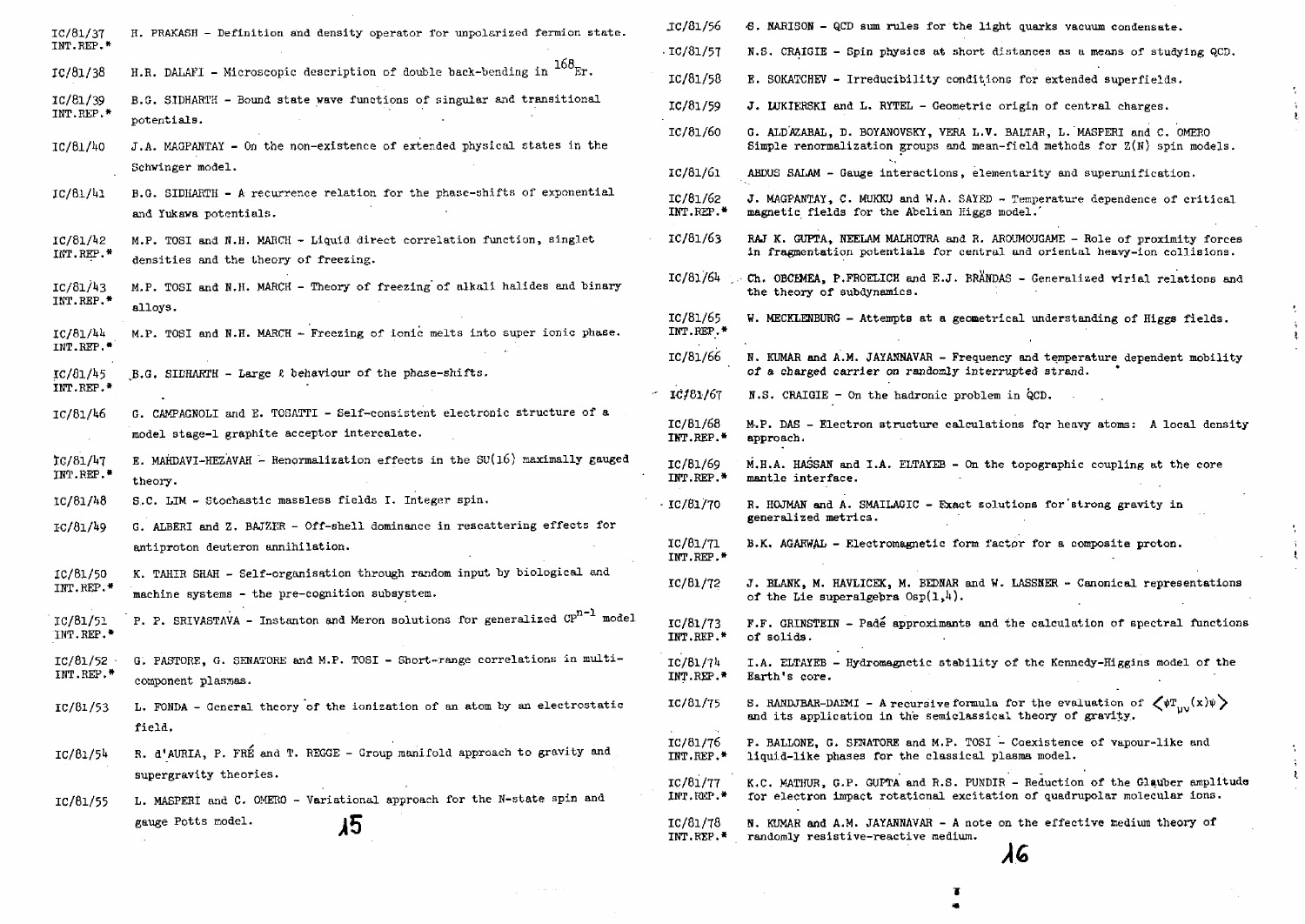| 1IC/81/79<br>INT REP.* | S.N. PANDEY - Some aspects of gravitational waves in an isotropic<br>background Universe.                                                                                                 |
|------------------------|-------------------------------------------------------------------------------------------------------------------------------------------------------------------------------------------|
| IC/81/80               | E. GAVA and R. JENGO - Perturbative evaluation of the thermal Wilson<br>loop.                                                                                                             |
| IC/81/81<br>INT.REP.*  | ABDUS SALAM and J. STRATHDEE - On the Olive-Montenon conjecture.                                                                                                                          |
| IC/81/82<br>INT.REP.*  | M.P. TOSI - Liquid alkali metals and alkali-based alloys as electron-<br>ion plasmas.                                                                                                     |
| IC/81/83<br>INT REP.*  | M.A. El-ASHRY - On the theory of parametric excitation of electron plasma.                                                                                                                |
| IC/81/84<br>INT.REP.*  | P. BALLONE, G. SENATORE and M.P. TOSI - On the surface properties of a<br>semi-infinite classical plasma model with permeable boundary.                                                   |
| IC/81/85               | G. CALUCCI, R. JENGO and M.T. VALLON - On the quantum field theory of<br>charges and monopoles.                                                                                           |
|                        |                                                                                                                                                                                           |
| IC/B1/87               | V.K. DOBREV, A.Ch. GANCHEV and O.I. YORDANOV - Conformal operators from<br>spinor fields - I: Symmetric tensor case.                                                                      |
| IC/81/88               | V.K. DOBREV - Stiefel-Skyrme-Higgs models, their classical static solutions<br>and Yang-Mills-Higgs monopoles.                                                                            |
| IC/81/89               | Trieste International Symposium on Core Level Excitations in Atoms.<br>Molecules and Solids, 22-26 June 1981 (Extended abstracts).                                                        |
|                        |                                                                                                                                                                                           |
| IC/81/90<br>INT.REP.*  | A. TAWANSI, A.F. BASHA, M.M. MORSI and S.El-KONSOL - Effects of gamma-<br>radiation and rare earth additives on the insulation of sodium silicate<br>glasses.                             |
| IC/81/91<br>INT.REP.*  | A. TAWANSI, A.F. BASHA, M.M. MORSI and S. El-KONSOL - Investigation of<br>the electrical conductivity of $\gamma$ -irradiated sodium silicate glasses<br>containing multivalence Cu ions. |

 $17 -$ 

 $\sim 1.1\pm 1.1$ 

**Sales Contractor** 

 $\mathcal{L}(\mathcal{L}(\mathcal{L}))$  and  $\mathcal{L}(\mathcal{L}(\mathcal{L}))$  and  $\mathcal{L}(\mathcal{L}(\mathcal{L}))$  . The contribution of  $\mathcal{L}(\mathcal{L})$ 

 $\mathcal{L}^{\mathcal{L}}(\mathcal{L}^{\mathcal{L}}(\mathcal{L}^{\mathcal{L}}(\mathcal{L}^{\mathcal{L}}(\mathcal{L}^{\mathcal{L}}(\mathcal{L}^{\mathcal{L}}(\mathcal{L}^{\mathcal{L}}(\mathcal{L}^{\mathcal{L}}(\mathcal{L}^{\mathcal{L}}(\mathcal{L}^{\mathcal{L}}(\mathcal{L}^{\mathcal{L}}(\mathcal{L}^{\mathcal{L}}(\mathcal{L}^{\mathcal{L}}(\mathcal{L}^{\mathcal{L}}(\mathcal{L}^{\mathcal{L}}(\mathcal{L}^{\mathcal{L}}(\mathcal{L}^{\mathcal{L$ 

 $\label{eq:2} \mathcal{L} = \mathcal{L} \left( \mathcal{L} \right) \left( \mathcal{L} \right) \left( \mathcal{L} \right) \left( \mathcal{L} \right)$ 

 $\mathcal{L}(\mathcal{L}(\mathcal{L}))$  and  $\mathcal{L}(\mathcal{L}(\mathcal{L}))$  . The contribution of  $\mathcal{L}(\mathcal{L})$ 

 $\mathcal{L}(\mathcal{L}(\mathcal{L}))$  and  $\mathcal{L}(\mathcal{L}(\mathcal{L}))$  . The contribution of  $\mathcal{L}(\mathcal{L})$ 

 $\label{eq:2.1} \mathcal{L}(\mathcal{L}^{\text{max}}_{\mathcal{L}}(\mathcal{L}^{\text{max}}_{\mathcal{L}}(\mathcal{L}^{\text{max}}_{\mathcal{L}}(\mathcal{L}^{\text{max}}_{\mathcal{L}^{\text{max}}_{\mathcal{L}}(\mathcal{L}^{\text{max}}_{\mathcal{L}^{\text{max}}_{\mathcal{L}^{\text{max}}_{\mathcal{L}^{\text{max}}_{\mathcal{L}^{\text{max}}_{\mathcal{L}^{\text{max}}_{\mathcal{L}^{\text{max}}_{\mathcal{L}^{\text{max}}_{\mathcal{L}^{\text{max}}$ 

 $\mathcal{L}^{\mathcal{L}}$  and  $\mathcal{L}^{\mathcal{L}}$  are the set of the set of the set of the set of the  $\mathcal{L}^{\mathcal{L}}$